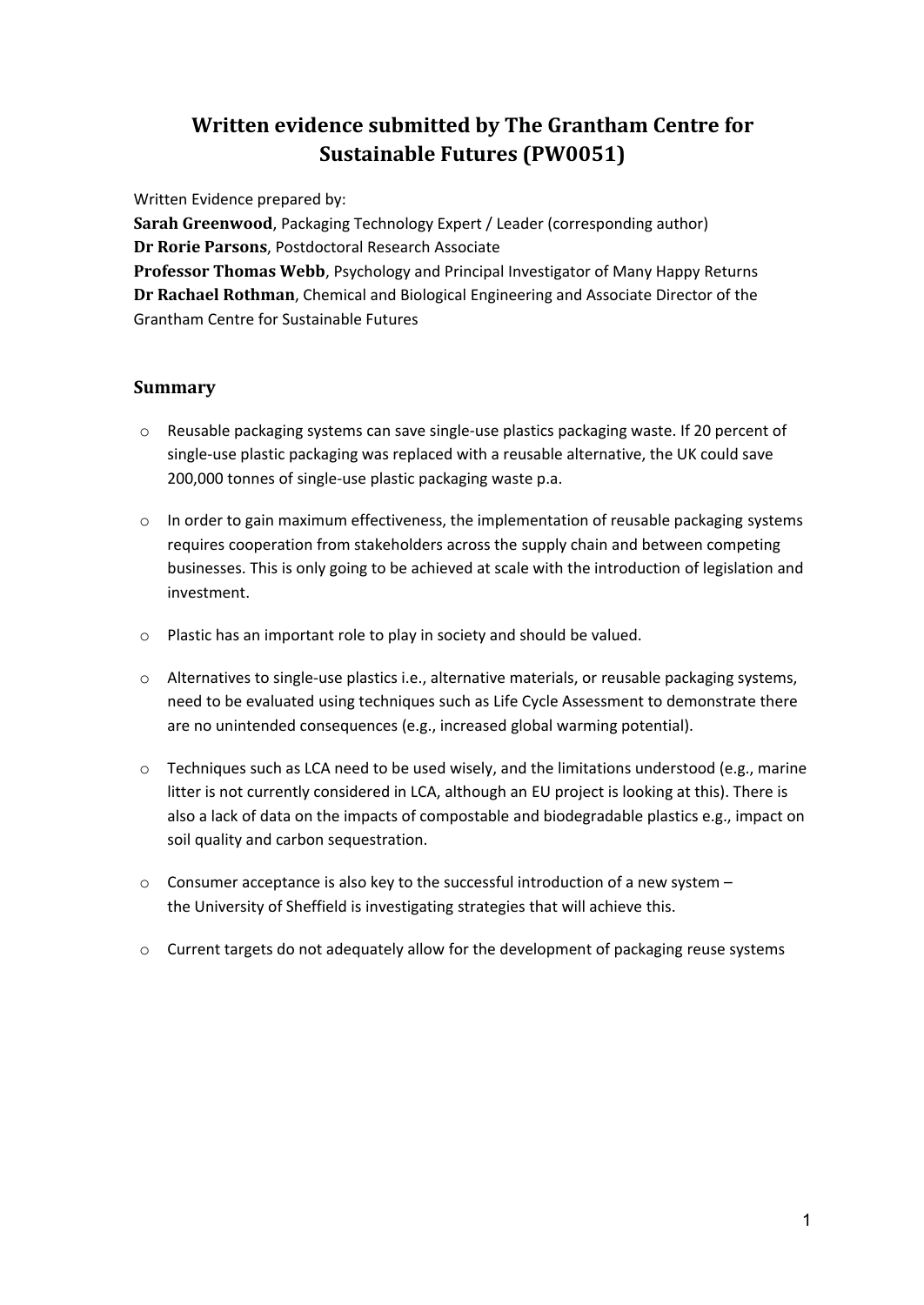## **Introduction**

**The University of Sheffield** is a world top-100 university renowned for the excellence, impact and distinctiveness of our research-led learning and teaching. As a research institution, the University of Sheffield has a global reputation for world-leading research, with 99% of research assessed as internationally recognised or better, and a third as world leading.

Co-funded by the Grantham Foundation for the Protection of the Environment, the **Grantham Centre for Sustainable Futures** is a truly multidisciplinary centre for research excellence. The centre works with experts from academia, business and policy to create a sustainable future. A key part of this is mentoring the next generation of sustainability researchers.

**Many Happy Returns: Enabling reusable packaging systems** (MHR) is a £1 million project funded by UKRI as part of [the](https://www.ukri.org/news/8-million-for-sustainable-plastics-research-projects/) [ISCF](https://www.ukri.org/news/8-million-for-sustainable-plastics-research-projects/) Smart Sustainable Plastic Packaging Challenge (UKRI, 2020). Building o[n](https://grantham.sheffield.ac.uk/research-projects/redefine-single-use-plastic/) [Plastics:](https://grantham.sheffield.ac.uk/research-projects/redefine-single-use-plastic/) [Redefining](https://grantham.sheffield.ac.uk/research-projects/redefine-single-use-plastic/) [Single-Use](https://grantham.sheffield.ac.uk/research-projects/redefine-single-use-plastic/) (Grantham Centre, 2019), MHR aims to enable reusable plastic packaging systems and so reduce the need for single-use plastic. The project will provide research into consumer reactions to reusable packaging, the role of language in encouraging reuse, and the technical and scientific basis for making reusable packaging. We are working closely with manufacturers, designers, brand owners, retailers and policy makers to achieve these goals.

Note: for the purposes of this response, we include bioplastics and cellulose film in the definition of plastics. Whilst acknowledging the importance of single-use plastic packaging within the medical sector, especially during the response to COVID, our response focuses on plastic food packaging

## **1. What measures should the UK Government take to reduce the production and disposal of single-use plastics in England? Are the measures announced so far, including a ban on certain single-use plastics and a plastic packaging tax, sufficient?**

For the last two decades, the focus in tackling the plastics waste problem has concentrated mainly on recycling. Whilst recycling is important, it can also normalise and legitimise consumption. Alternatively, we could design systems where plastic packaging containers are used again and again for the same purpose, making them a valuable asset rather than a throw-way commodity.

It has been estimated that replacing 20 percent of single-use plastic packaging by weight represents a global business opportunity of \$10bn (EMF, 2019). In the UK alone, this could prevent 200,000 tonnes of single-use plastic waste per year (This can be visualised as approximately 700 Olympic swimming pools of baled plastic waste).

Although there is a lot of interest in this area (Coelho *et al.*, 2020), and the (voluntary) UK Plastics Pact targets include Reuse, uptake in refill and return systems is still low (George, 2020), There are currently no legal measures in place to drive the implementation of reusable packaging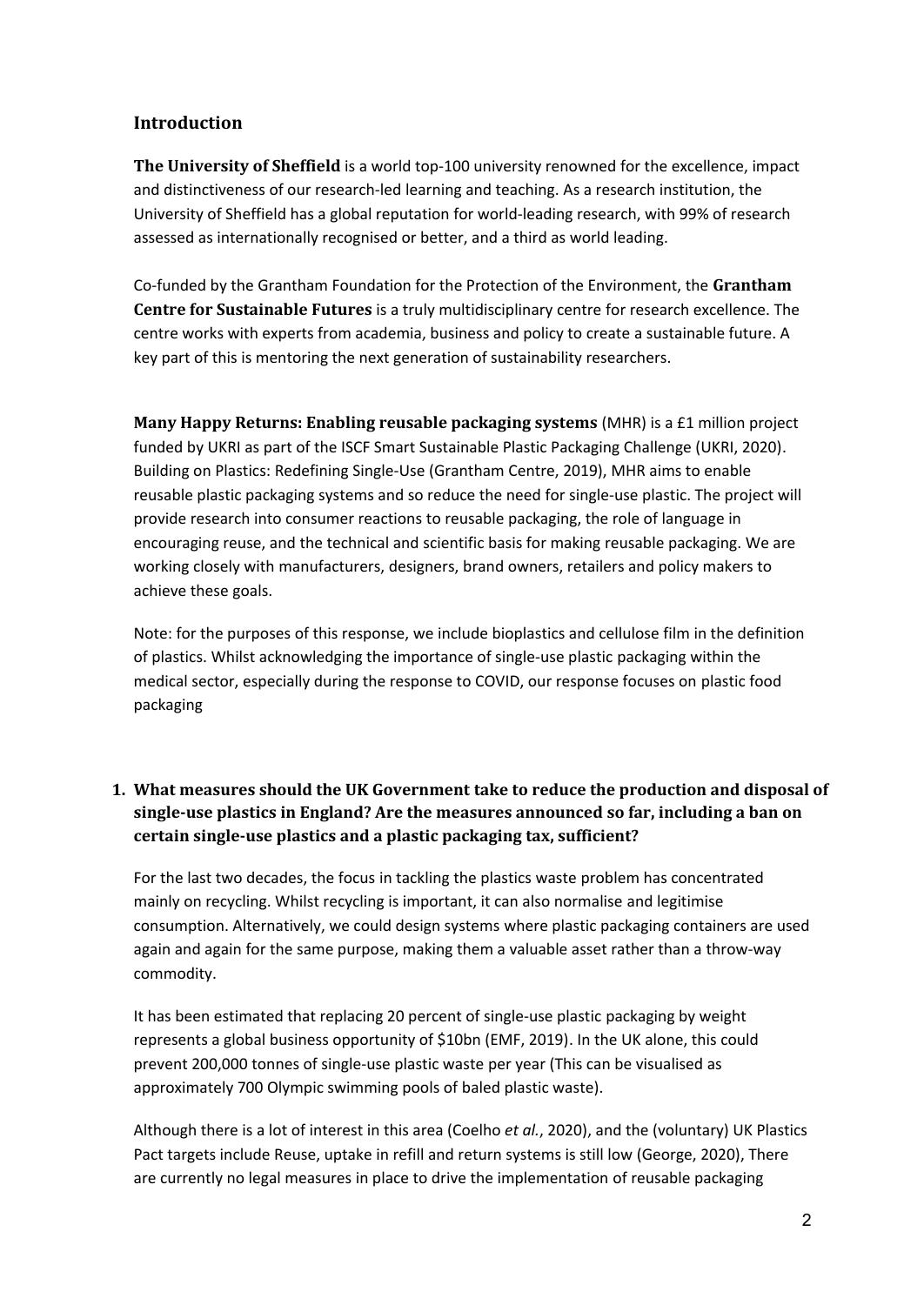systems. As we are finding from our research, to gain maximum effectiveness, the implementation of reusable packaging systems requires cooperation from stakeholders across the supply chain and between competing businesses (Greenwood *et al.*, 2020, 2021). This is only going to be achieved at scale with the introduction of legislation to drive it and a considerable amount of investment.

As such we welcome the upcoming Government consultation on the setting of reuse and refill targets as part of the review of the Packaging Essential Requirements Regulations.

We also consider that further funding should also be made available to investigate and implement reusable packaging systems, including cooperative schemes. We suggested in our responses to the DRS and EPR consultations earlier this year that a portion of the funds raised from these schemes be allocated to pump-priming reuse projects.

# **2. How should alternatives to plastic consumption be identified and supported, without resorting to more environmentally damaging options?**

## **2.1 – Plastic has an important role to play and should be valued**.

Contrary to current criticism of plastic packaging as universally bad, ongoing research by The Universities of Bristol and Sheffield suggests that consumers acknowledge the usefulness of plastic's presence in everyday life. Whilst fully aware of the problems associated with plastics, participants highlight the difficulty in imagining alternative materials that could replace plastic whilst providing similar benefits, and that a removal of the material would require an (unwelcome) overhaul of modern life.

We are 'locked in' to the convenience and other functionalities that plastic packaging provides, meaning that solutions should not focus solely on consumer blame or responsibility, rather, we should consider the broader role of firms, policymakers, consumers, and technology i.e., the socio-technical arrangement (Evans *et al.*, 2020). Therefore, it's not necessarily the case of removing or abandoning plastics altogether, nor replacing plastics with other materials, but rather about understanding alternative relationships with plastic, for example the introduction of reusable plastic packaging.

### **2.2 – Lifecycle Assessment**

It is important that any move from one packaging material or format to another is done with consideration for the environment and not as a knee-jerk reaction to popular opinion. Rather than looking at just the material that the primary packaging (the packaging a consumer takes home with them) is made from, it is important that the *whole system* that is used to deliver the product from the manufacturer to the consumer is considered, including the resources used, production methods, the method of disposal of the packaging waste and the amount of product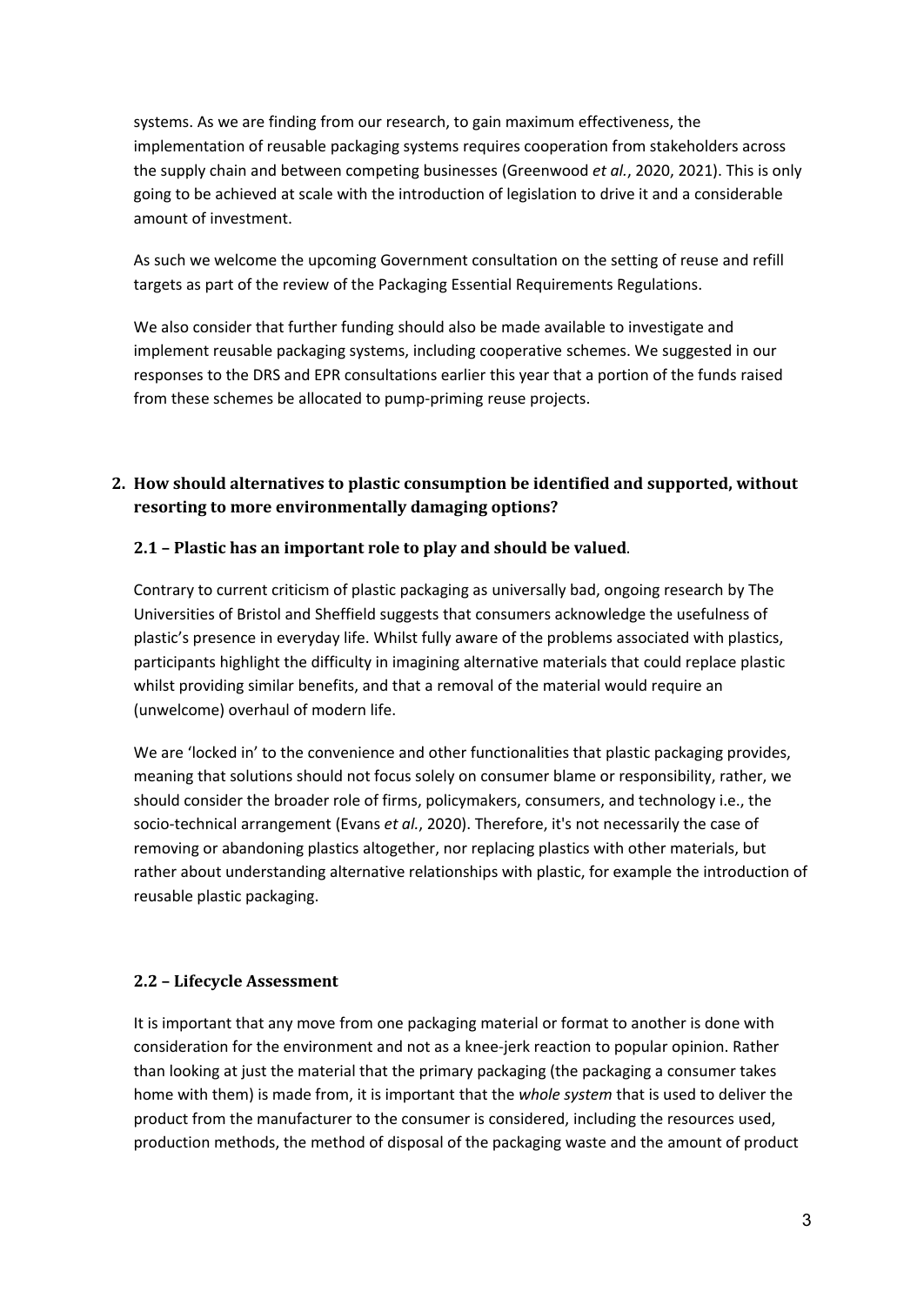waste created or saved. This can be done using assessment techniques such as Life Cycle Assessment.

Life Cycle Assessment (LCA) is a useful tool in comparing alternative systems. For example the University of Sheffield recently performed a study considering the (business to business) delivery of Milk from a local dairy to our cafes in returnable steel containers as an alternative to single-use plastic bottles (Błażejewski *et al.*, 2021). The LCA was favourable towards the reusable option, which we are now assessing in a practical trial. In another study we investigated the use of reusable takeaway containers using LCA and combined this with our behavioural work ('willingness to engage') to explore if the system is both environmentally sustainable and socially acceptable (Greenwood *et al.*, 2021).

It should be noted that LCA has its limitations. Comparing LCA studies is often difficult as details of system boundaries and data sources are not always given, and published data for the 'same' systems can be vastly different. We recommend that LCA studies are performed to ISO 14040/4 standards using the Product Environmental Footprint method (Maia de Souza, 2012) to mitigate this. An LCA will only be accurate if good quality data exists for the pathways identified. The environmental impacts considered in most LCAs do not take into account the impact of littering. Inclusion of impacts associated with marine litter is being addressed by the EU funded project MarILCA (Marilca.org, 2021). There is also a lack of data on the impacts of compostable and biodegradable plastics e.g., impact on soil quality and carbon sequestration.

#### **2.3 – Consumer Acceptance**

As well as confirming there is an improved environmental impact, consumers must also be willing to engage in any new reuse system. Our research (Greenwood *et al.*, 2021) has suggested that people are more willing to engage with systems that they are already familiar with, meaning that the introduction of novel reuse systems may need to incorporate strategies for promoting and maintaining engagement from consumers. For example, one challenge is that containers that are frequently refilled and reused are likely to become worn and discoloured over time. Given that the appearance of reusable packaging and containers may change with use, a fundamental question for the success of initiatives to promote reuse is whether and how changes in the appearance of a reusable container influences people's willingness to use the container. This is something that the 'Many Happy Returns' project at the University of Sheffield is investigating.

## **3. Is the UK Government's target of eliminating avoidable plastic waste by 2042 ambitious enough?**

We welcome the recent consultations on the Plastics Packaging Tax, the Deposit Return Scheme, Extended Producer Responsibility, Consistency of Collection, Standards for Bio-based, Biodegradable and Compostable Plastics and an upcoming consultation on Refill and Reuse targets. These present a once-in-a-generation opportunity to address the problem of packaging waste (of all materials).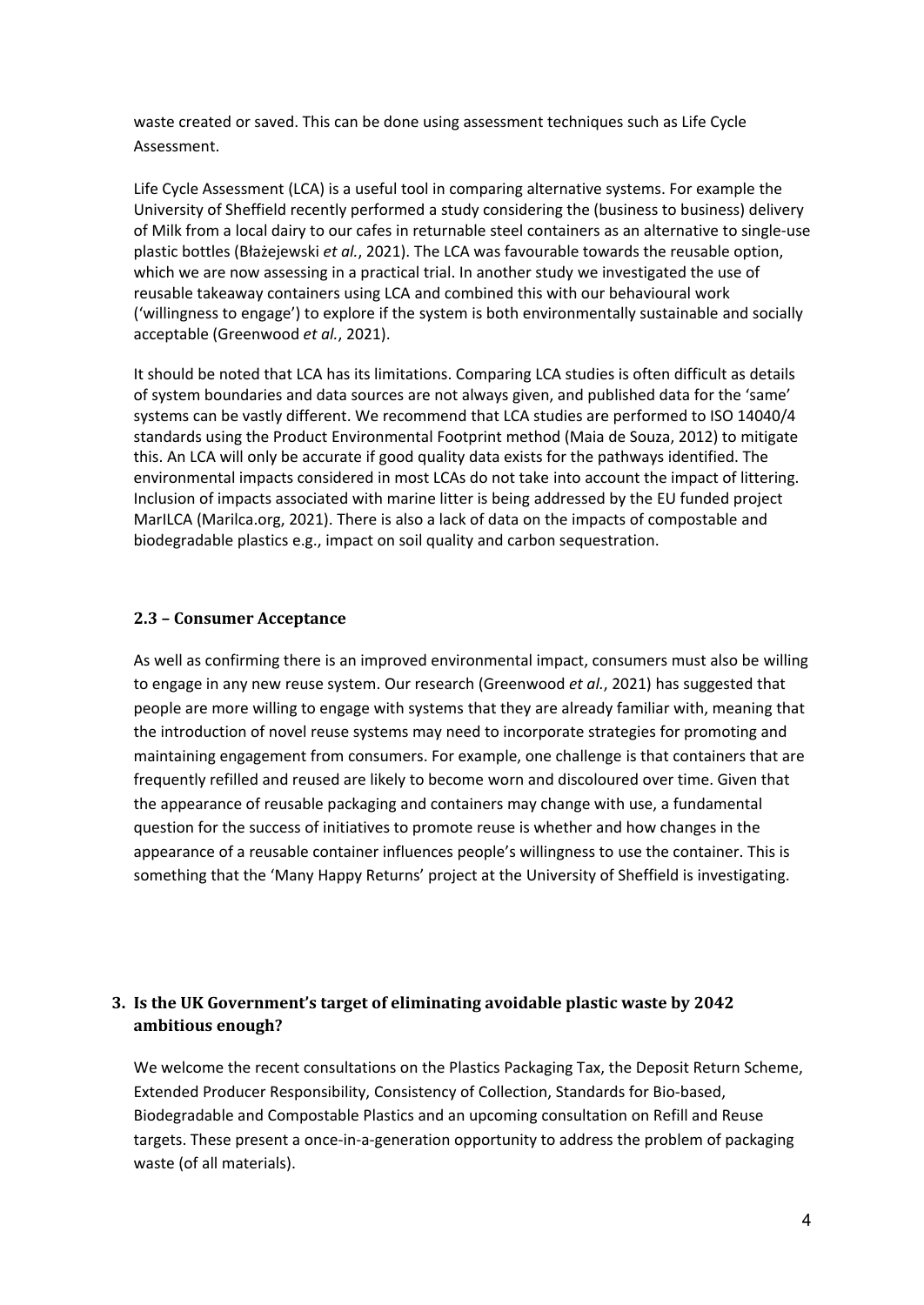The 25-year plan definition of 'Avoidable' is what is 'Technically, Environmentally and Economically Practicable'. Whilst we would somewhat agree with this definition (and would also include 'Socially'), we suggest that this definition could possibly present a barrier to enabling alternative waste management approaches, such as reuse systems from establishing themselves and indeed becoming mainstream. As a result, ambitious alternatives to waste prevention may not be considered across various packaging sectors as the transition to such systems would, as it currently stands, not be economically viable, without the support of strategic thinking (such as a roadmap) and legislative drivers.

We acknowledge the achievements made by the UK Plastics Pact, but would prefer these to be mandatory rather than voluntary and hope that there will be subsequent pacts beyond the current target end date of 2025.

# **4. Will the UK Government be able to achieve its shorter-term ambition of working towards all plastic packaging placed on the market being recyclable, reusable or compostable by 2025?**

In our opinion no, but significant progress will have been made. As mentioned above, the UK Plastics Pact is voluntary and not mandatory. The introduction of the EPR scheme, should help to drive companies to meet these targets, but possibly not by 2025.

Although good progress is being made in increasing the recyclability of plastic packaging placed on the market, such as in-store collection of packaging films, increased compliance with design for recycling guidelines, and the development of recycle-ready barrier films, there will still be some plastic packaging formats that will not have converted to recyclable formats in this timeframe. A likely example is multilayer high gas-barrier materials used for long shelf-life packaging e.g., for cheese and cured meats. Even so, only HDPE and PET can be closed-loop recycled for use as food packaging at a reasonable scale (and supply is short), so there is a long way to go until plastics recycling becomes as circular as possible.

We also reiterate our point in the answer to question 1 that the focus in plastic packaging waste management over the last two decades has been on recycling. There are circumstances where reuse (and perhaps in a small number of cases, composting) could be a more effective solution to plastics waste management in the longer term and this needs to be accounted for in any subsequent targets.

# **5. Does the UK Government need to do more to ensure that plastic waste is not exported and then managed unsustainably? If so, what steps should it take?**

We have chosen not to answer this question

*September 2021*